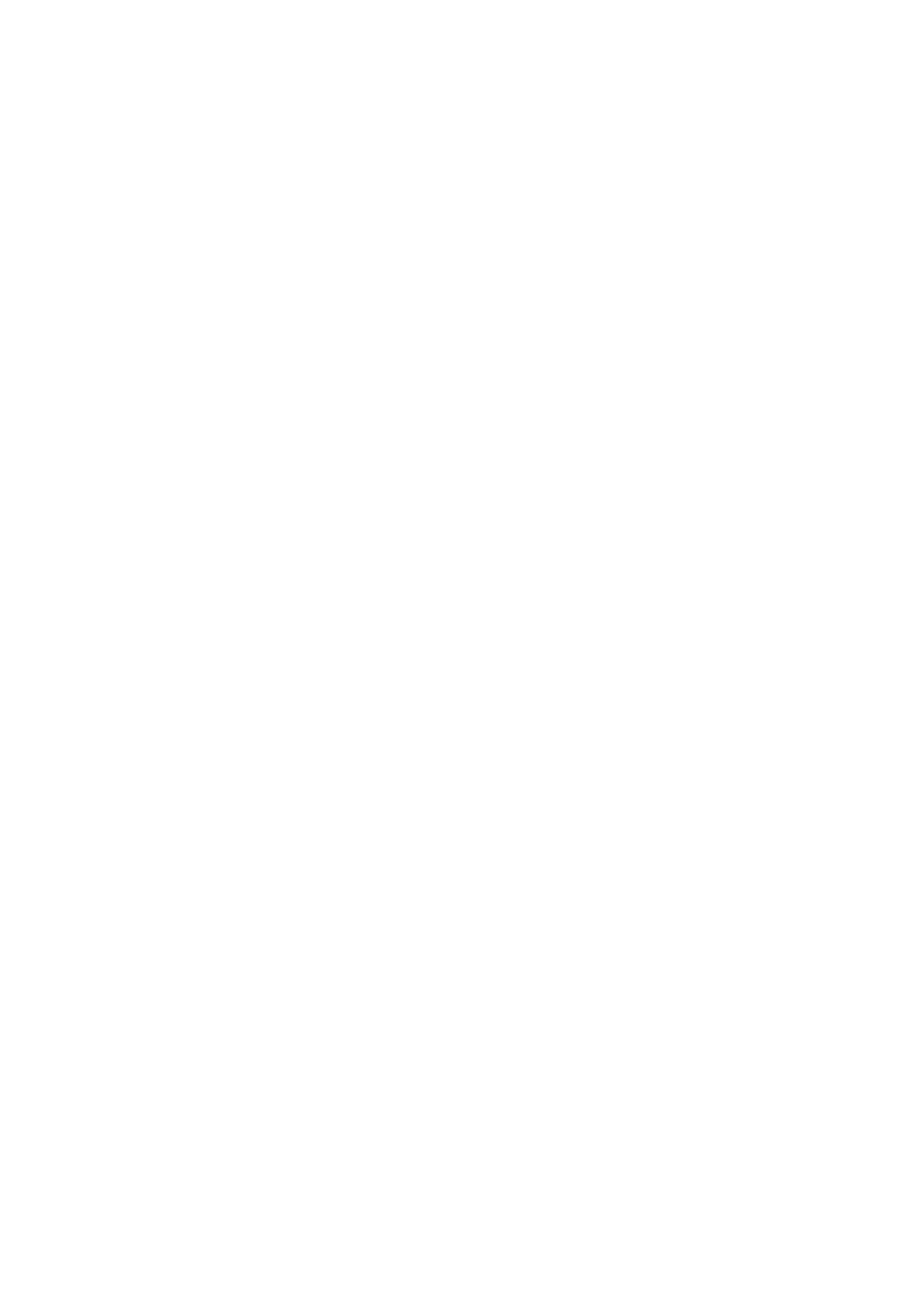

## **CINEMAS AND FILMS ACT**

## **Arrange[ment of Sections](#page-5-0)**

## **Section**

| $\mathbf{1}$   |  |
|----------------|--|
| $\overline{2}$ |  |
| 3              |  |
| $\overline{4}$ |  |
| 5              |  |
| 6              |  |
| $7^{\circ}$    |  |
| 8              |  |
| 9              |  |
| 10             |  |
| 11             |  |
|                |  |

| <b>SCHEDULE 1</b>               |                 |  |
|---------------------------------|-----------------|--|
| <b>CINEMA LICENCES</b>          | 10 <sup>1</sup> |  |
| <b>SCHEDULE 2</b>               | 10              |  |
| <b>EXHIBITOR'S PERMIT</b>       | 10              |  |
| <b>SCHEDULE 3</b>               | 11              |  |
| <b>CENSORSHIP CERTIFICATE</b>   | 11              |  |
| <b>SCHEDULE 4</b>               | 11              |  |
| MAXIMUM ADMISSION CHARGES ORDER | 12 <sup>2</sup> |  |

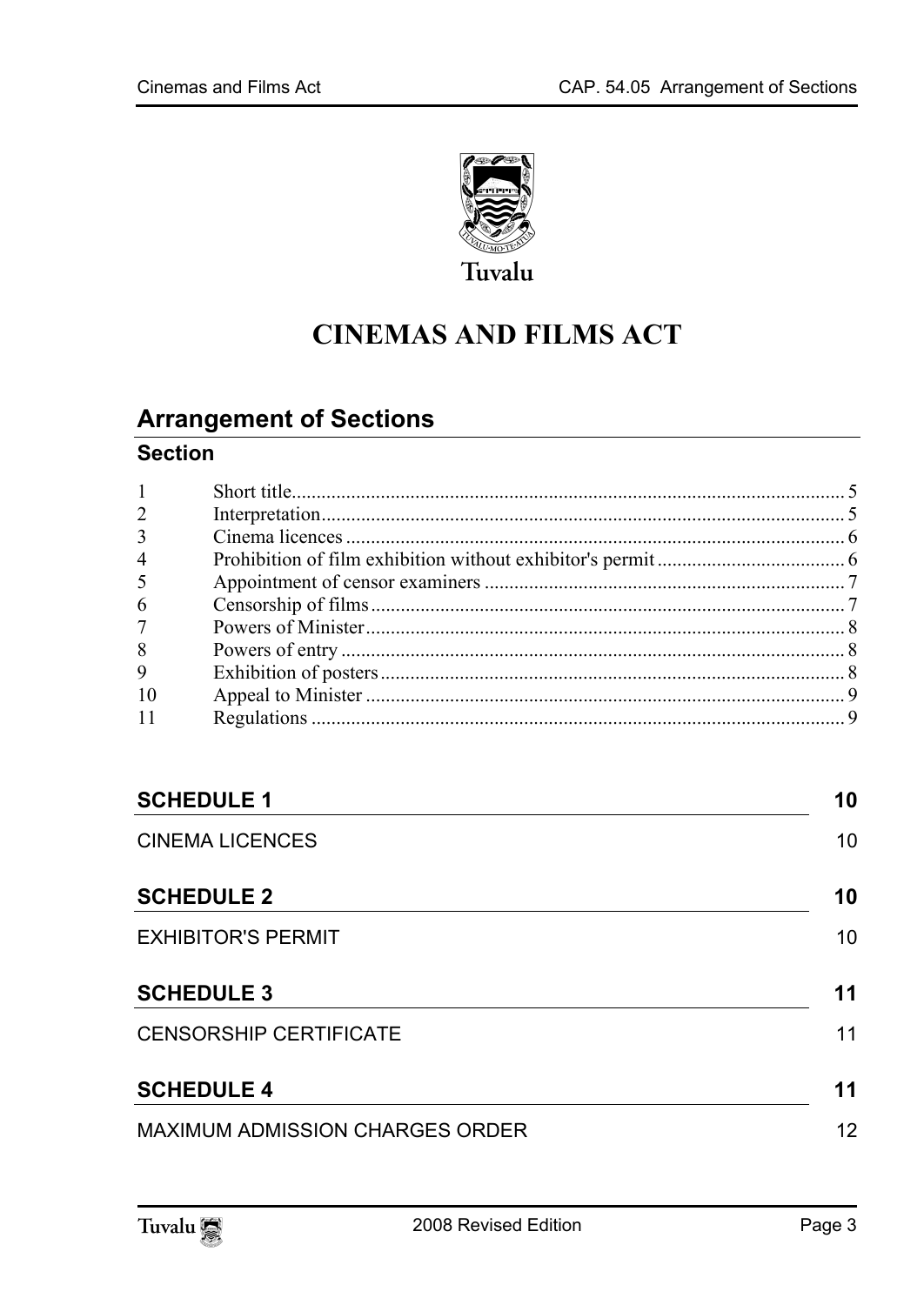## **Supporting Documents**

## **ENDNOTES** 12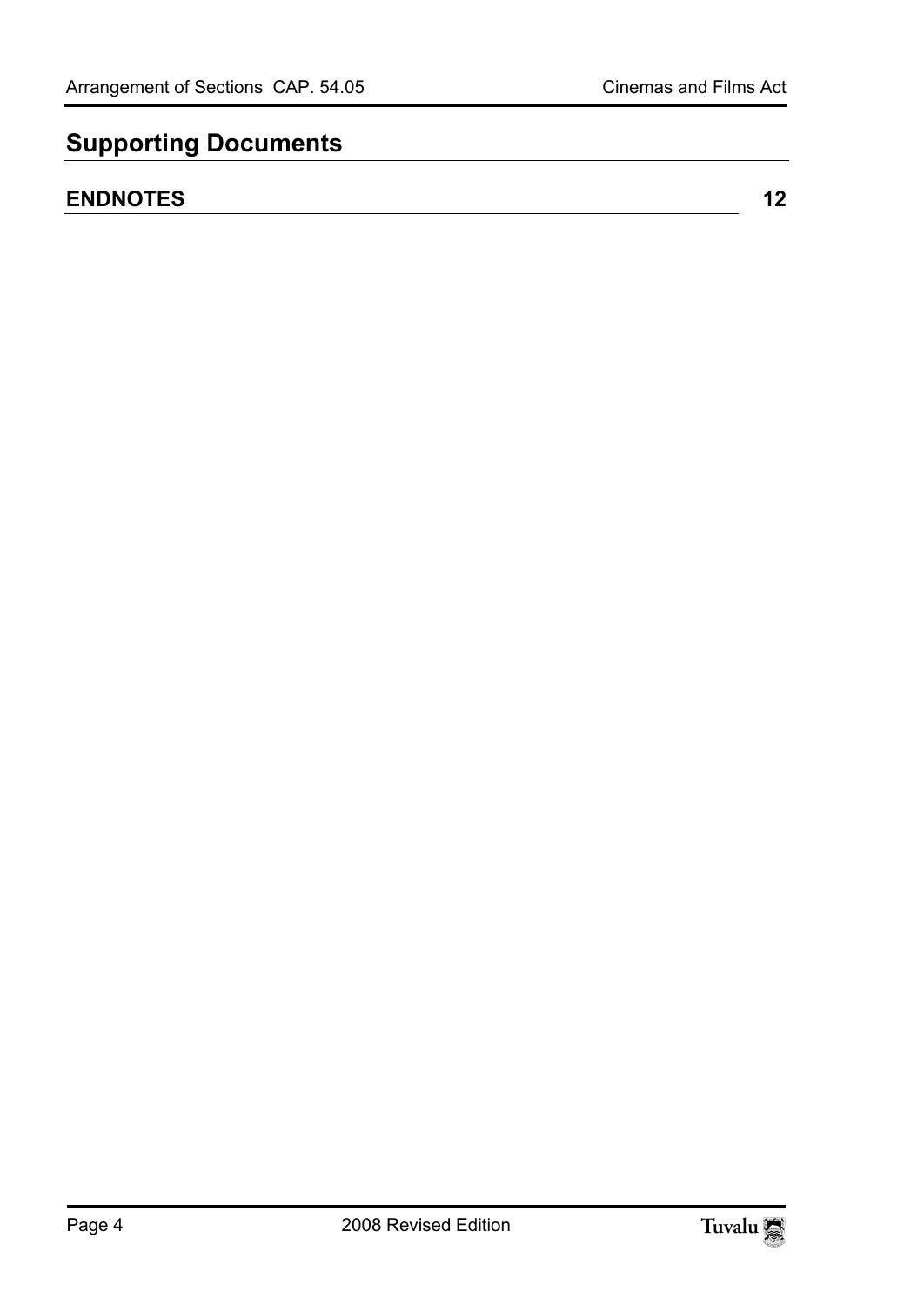

Tuvalu

## **CINEMAS AND FILMS ACT**

## **AN ACT TO REGULATE THE EXHIBITION OF FILMS AND THE LICENSING OF CINEMAS**<sup>1</sup>

Commencement [1st October 1978]

#### **1 Short title**

<span id="page-4-0"></span>This Act may be cited as the Cinemas and Films Act.

#### **2 Interpretation**

In this Act —

"**cinema**" means any building of whatever nature which is, or is intended to be, used wholly or mainly for the purpose of exhibiting films to the public either free or on payment;

"**Cinema Licensing Authority**" means such person or group of persons as the Minister may from time to time appoint for the purpose of this Act, whether by name or office, and may include a local government council or employee of such council and the area of authority of each such Authority shall be such as the Minister may in each case designate;

"**film**" means any record, however made, of a sequence of visual images, which is a record capable of being used as a means of showing that sequence as a moving picture;

"**premises**" includes any building, enclosure or ground or the open air, but does not include a ship or vessel.

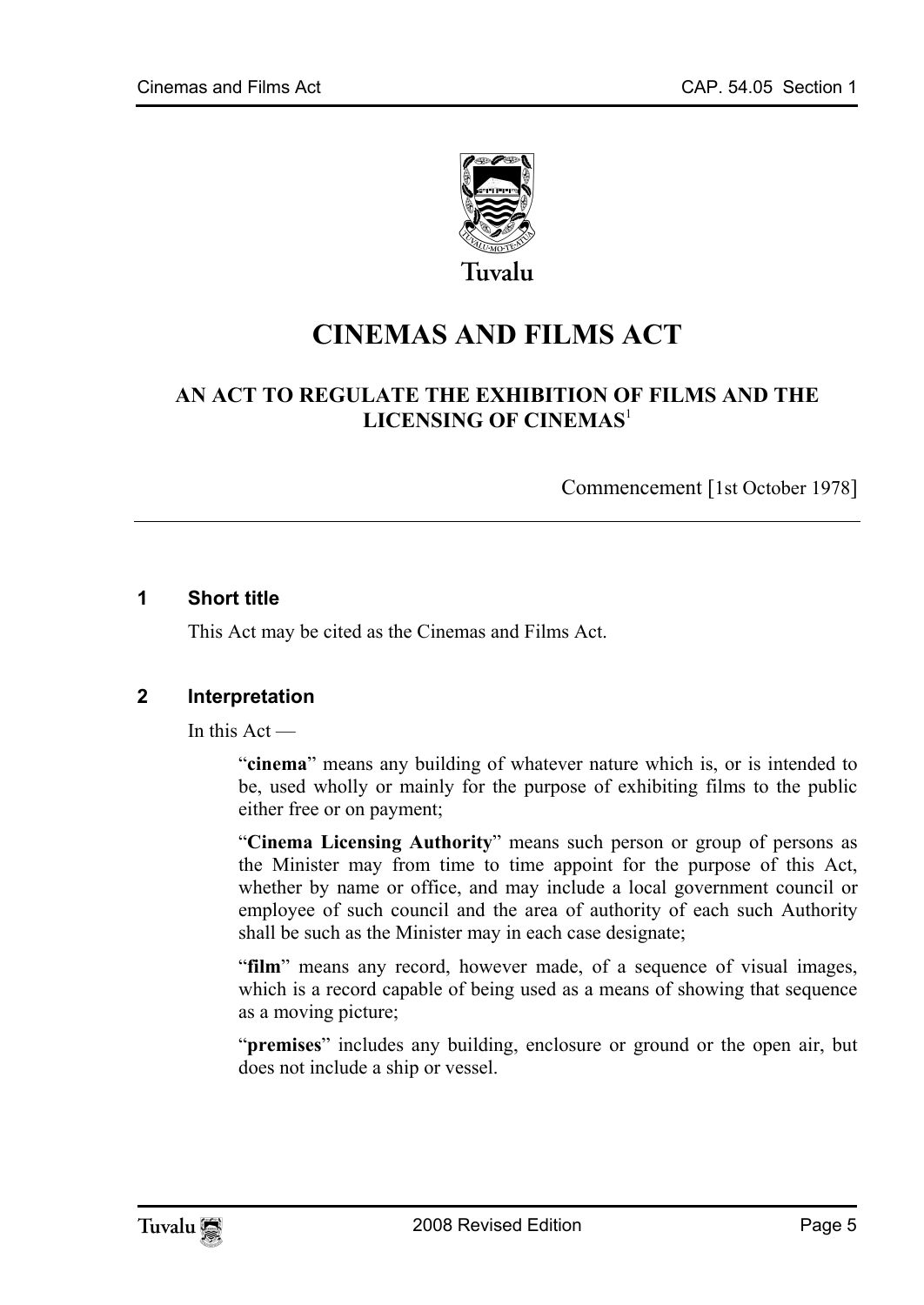#### **3 Cinema licences**

- <span id="page-5-0"></span>(1) No film shall be exhibited to the public in a cinema unless there is in force in respect of the cinema a licence (hereinafter called "a cinema licence") issued by the Cinema Licensing Authority in accordance with the provisions of this section.
- (2) An application for a cinema licence shall be made in writing to the Cinema Licensing Authority for the area in which the cinema is situated.
- (3) A Cinema Licensing Authority shall not grant a cinema licence unless the Chief of Police shall first have certified that, having regard to possible fire hazards, the building is suitable for exhibiting films or can be made suitable if certain works are carried out. If the Chief of Police certifies that a cinema is not suitable for the showing of films unless certain works are carried out, the carrying out of those works shall be made a condition of any licence which the Authority may issue.
- (4) The Cinema Licensing Authority may refuse to grant a cinema licence or, subject to subsection (3) and to any byelaws made under the Falekaupule Act or regulations made hereunder, may grant it subject to such terms and conditions and for such period not exceeding 12 months as it thinks fit.
- (5) A cinema licence may be revoked or suspended by the Cinema Licensing Authority at any time if, in the opinion of the Authority, the safety, health and convenience of persons attending any exhibition of a film is not adequately provided for.
- (6) Any person who exhibits, or causes, suffers, or permits to be exhibited a film in contravention of the provisions of subsection (1) or of any term or condition subject to which a cinema licence is granted shall be liable to a fine of \$200 and to imprisonment for 6 months.

#### **4 Prohibition of film exhibition without exhibitor's permit**

- (1) No person shall exhibit, or cause, permit, or suffer to be exhibited any film to the public for payment in any premises unless he first shall have been granted by the Cinema Licensing Authority a permit (hereinafter called an "exhibitor's permit") valid in respect of the exhibition of that film in those premises.
- (2) A person wishing to apply for an exhibitor's permit shall apply in writing to the Cinema Licensing Authority for the area in which he wishes to exhibit any film.
- (3) The Cinema Licensing Authority may refuse to grant an exhibitor's permit or may grant it in respect of such premises as may be specified in the permit, with or without conditions, either for such period not exceeding 12 months as the Authority may think fit or in respect of a specified exhibition or exhibitions.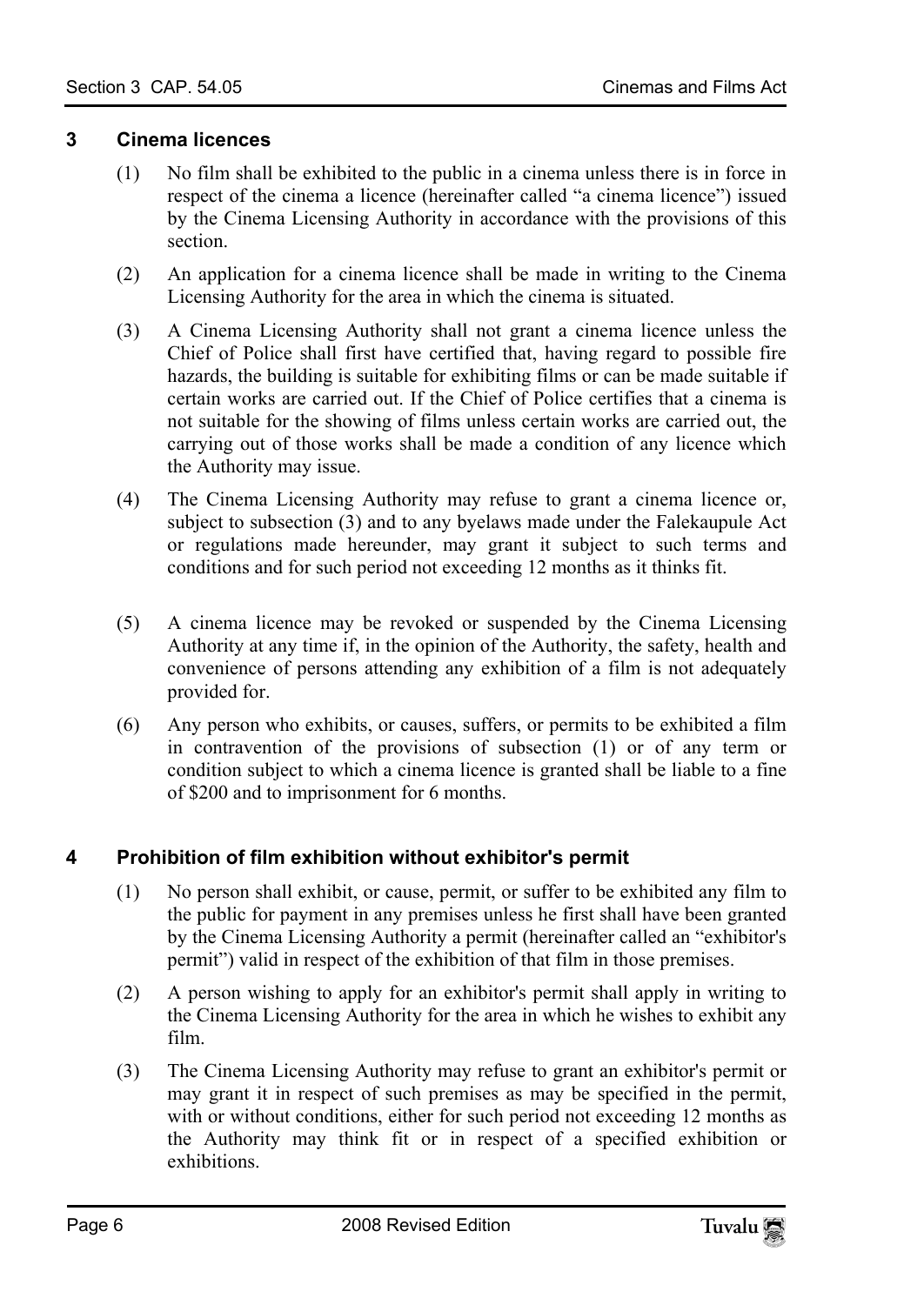- (4) The Cinema Licensing Authority may direct that no fee for exhibitor's permit shall be chargeable in respect of any exhibition of a film if it is satisfied that such exhibition is to be given for a charitable, educational or public purpose.
- (5) It shall be a condition of any exhibitor's permit granted by a Cinema Licensing Authority that the person who operates the cinematographic equipment in the exhibition of any film should have sufficient knowledge of such equipment and of electrical safety requirements to be able to exhibit such film without danger to the public.
- (6) Any person who contravenes the provisions of subsection (1) or any condition subject to which an exhibitor's permit is granted shall be liable to a fine of \$200 and to imprisonment for 6 months.

#### **5 Appointment of censor examiners**

- (1) The Minister may appoint such number of film censor examiners (hereinafter called "examiners") as he may deem expedient.
- <span id="page-6-0"></span>(2) The examiners shall carry out the duties assigned to them in accordance with such general directions as may from time to time be given to them by the Minister.

#### **6 Censorship of films**

- (1) No film shall be exhibited unless there shall have been granted by an examiner in respect of that film a certificate of censorship (hereinafter called a "certificate") in the manner hereinafter provided and such certificate is in force.
- (2) Any person who (i) wishes to distribute a film for the purpose of exhibition; or (ii) wishes to exhibit a film for which no certificate is in force shall apply in writing to an examiner for a certificate in respect of such film. Every application shall be accompanied by such particulars and description as may from time to time be determined by the Minister and such fee as he may from time to time prescribe by notice.
- (3) For the purpose of considering any application for a certificate an examiner may require the applicant to submit to him the film to which the application relates or to project it on to a screen at, some convenient place for inspection by the said examiner.
- (4) An examiner may in his absolute discretion refuse to grant a certificate for any film or may grant the same subject to such conditions, including a condition that a film shall not be exhibited otherwise than in a cinema or that a film shall not be exhibited to any person under a specified age, as he may deem fit.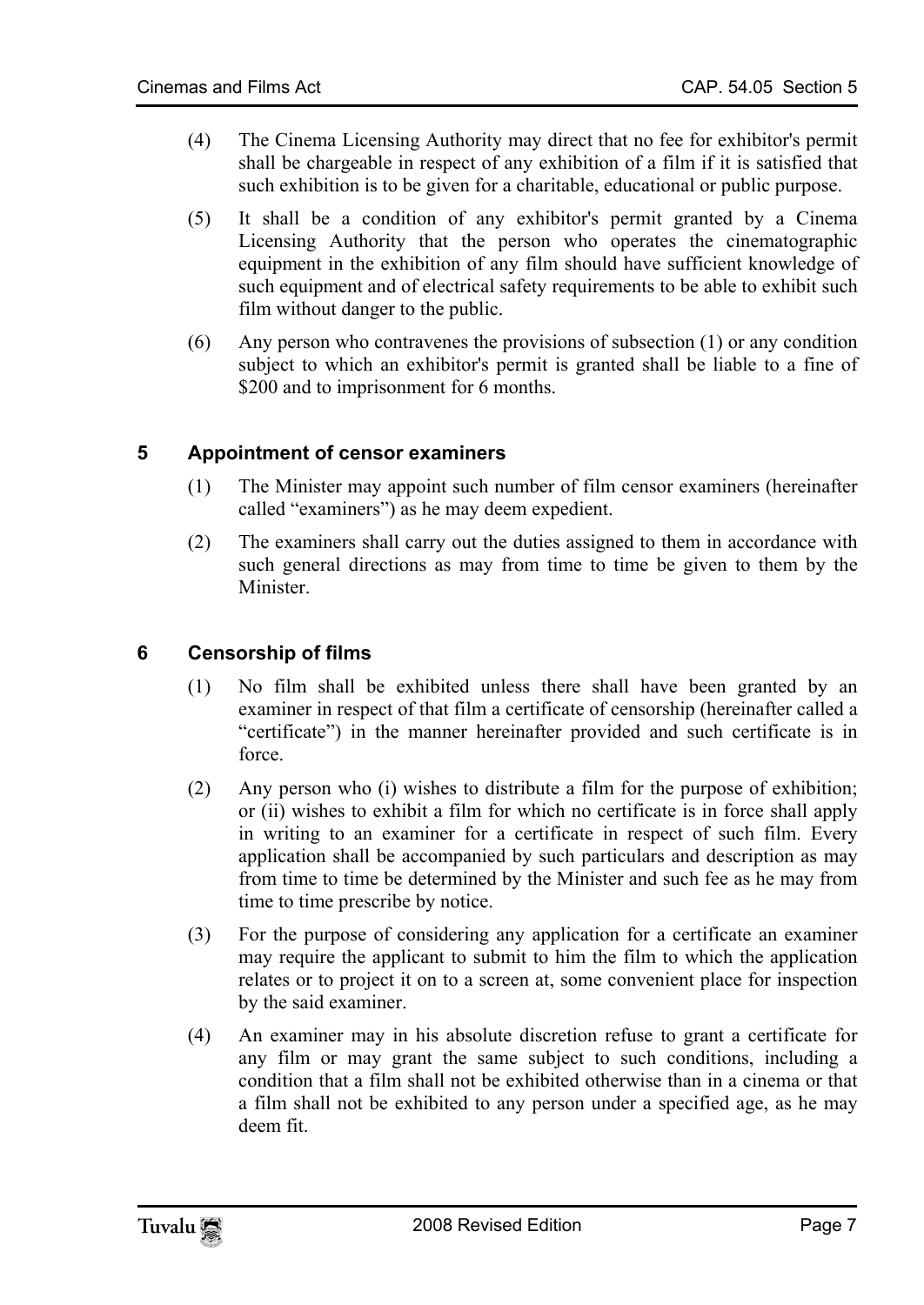- (5) Where an examiner is unable to come to any decision with regard to an application for a certificate in respect of any film he shall report the fact to the Minister who shall either —
	- (a) decide himself to grant or refuse a certificate in which case his decision shall be final; or
	- (b) require the application to be reconsidered by such other examiner or examiners as he may decide, including, if he considers fit, himself.
- (6) The provisions of this section shall not apply to an exhibition of a film in a private dwelling-house to which the public are not admitted.
- <span id="page-7-0"></span>(7) Any person who exhibits or who causes, permits, or suffers to be exhibited any film in contravention of subsection (1) or otherwise than in accordance with the conditions specified in the certificate relating to the film shall be liable to a fine of \$100 and to imprisonment for 3 months.

#### **7 Powers of Minister**

- (1) The Minister may at any time cancel a licence, permit or certificate without assigning any reason therefor.
- <span id="page-7-1"></span>(2) The Minister may by order fix the maximum charge to be made for the admission of persons to any exhibition of a film.**<sup>2</sup>**

#### **8 Powers of entry**

- (1) Any police officer, examiner, officer of a local government council, or other officer appointed for the purpose by the Minister, may at all reasonable times enter upon any premises in which he has reason to believe that any film is being or is about to be exhibited with a view to ascertaining whether the provisions of this Act or of any regulations made or the conditions of any licence, permit or certificate granted hereunder have been complied with.
- (2) In the event of the officer or examiner being satisfied that a film is being exhibited in contravention of the provisions of this Act or of any regulations made or any licence, permit or certificate granted hereunder he may order that such exhibition shall stop.
- <span id="page-7-2"></span>(3) Any person preventing or obstructing the entry of any such officer or examiner or any person refusing or failing to comply with an order to stop any exhibition shall be liable to a fine of \$100 or to imprisonment for 3 months.

#### **9 Exhibition of posters**

(l) Where an examiner has imposed a condition in a certificate that a film shall not be exhibited to persons under a specified age, any person proposing to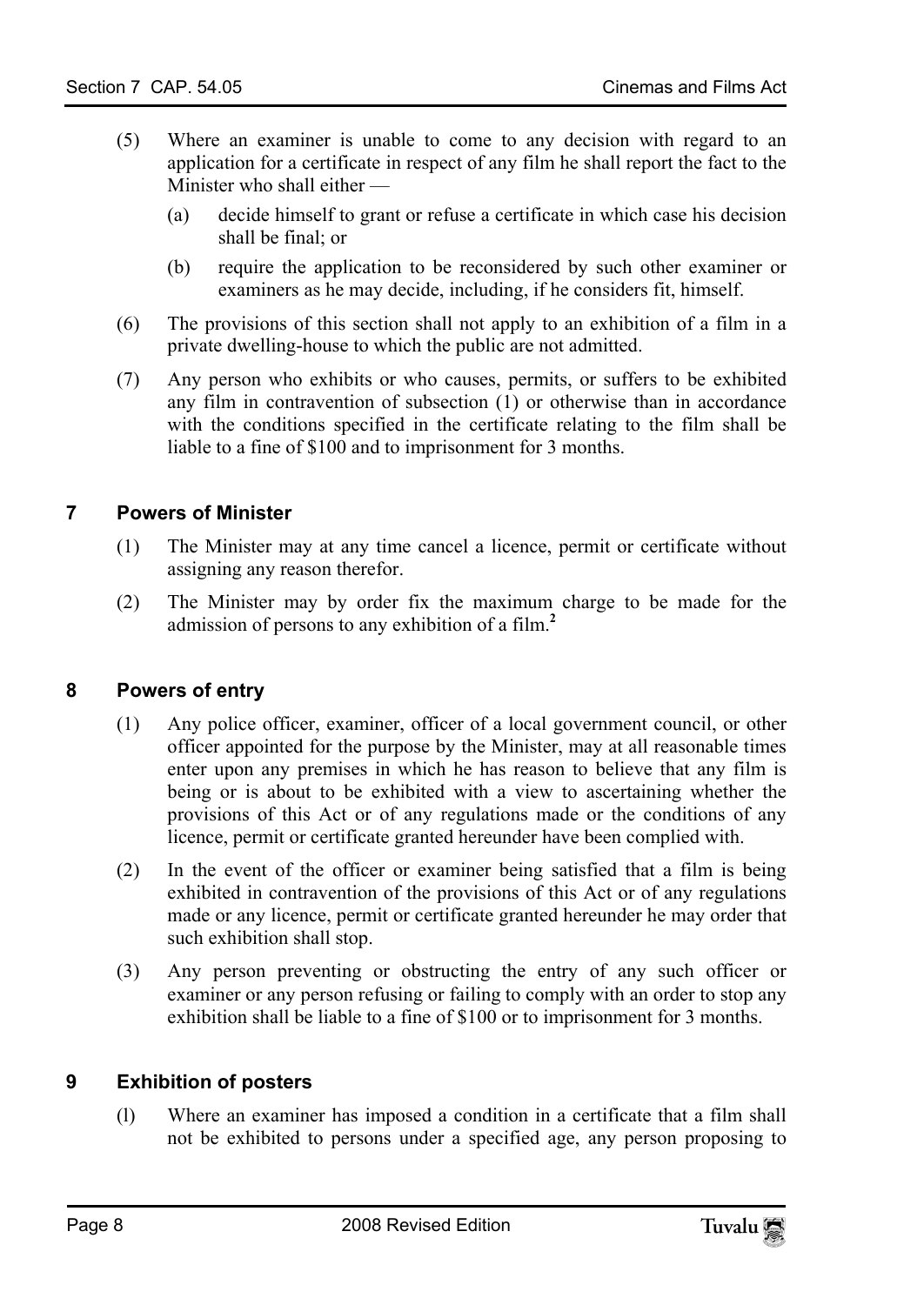<span id="page-8-0"></span>exhibit such film shall indicate that condition on any poster he displays advertising the film.

(2) Any person who contravenes the provisions of subsection (1) shall be liable to a fine of \$100 and to imprisonment for 3 months.

#### **10 Appeal to Minister**

<span id="page-8-1"></span>An appeal shall lie to the Minister in respect of any act or decision of a Cinema Licensing Authority or examiner done or made under the provisions of this Act and the Minister may confirm, disallow or vary any act or decision of the Authority or examiner or may direct the Authority or examiner to act in such a manner as the Minister shall deem fit; and such decision shall be final.

#### **11 Regulations**

The Minister may make regulations —

- (a) prescribing the fees to be paid for any licence, permit or certificate under this Act, the forms thereof and the time and method of application therefor;
- (b) prescribing the conditions to be observed during the exhibition of films to the public in cinemas and other premises;
- (c) prescribing penalties for the breach of any regulations made hereunder not exceeding a fine of \$100 or imprisonment for 3 months or both such fine and imprisonment;
- (d) generally for the carrying into effect of the provisions of this Act.

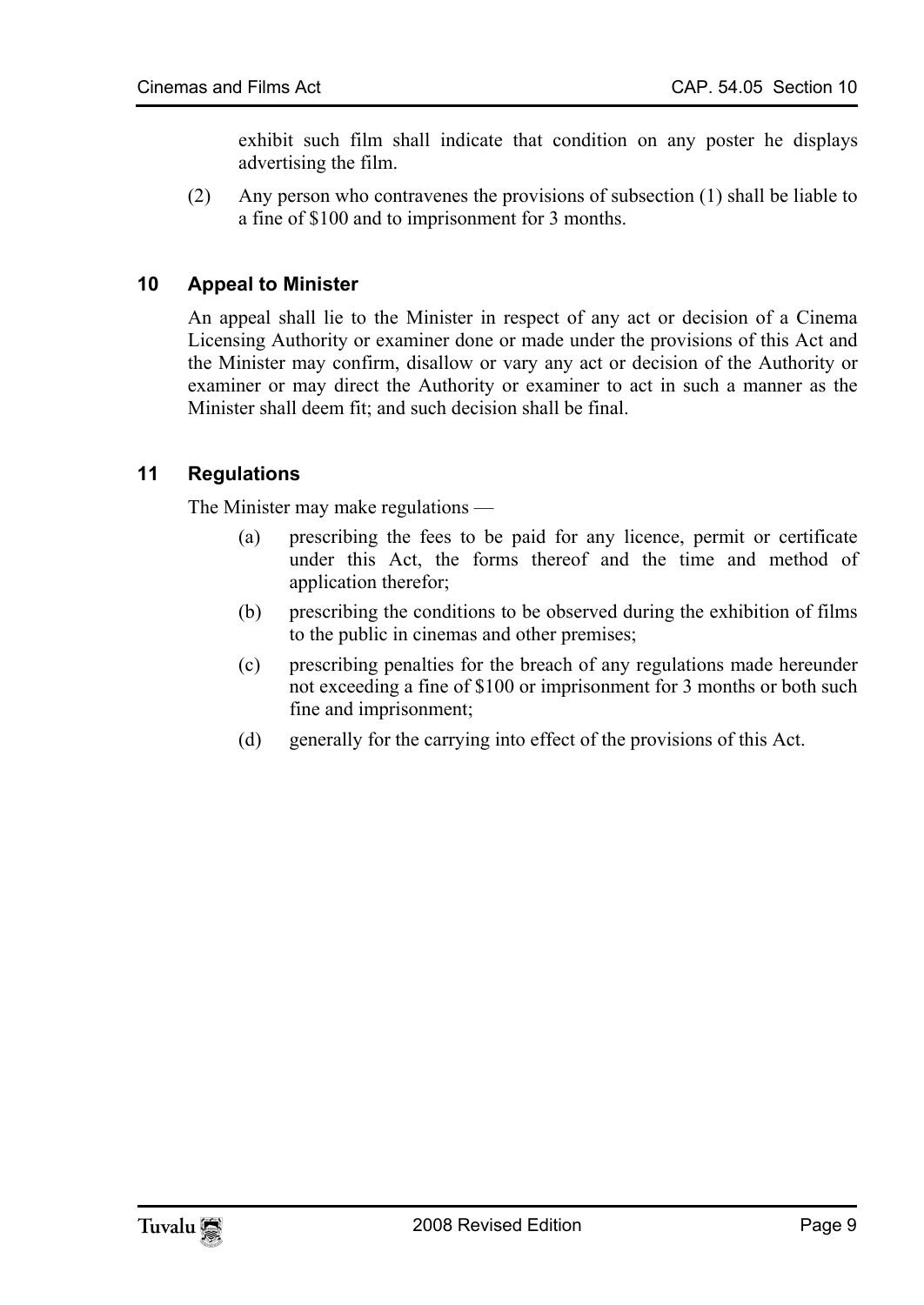#### <span id="page-9-1"></span><span id="page-9-0"></span>**SCHEDULE 1**

(Regulations 6 and 8 (b))

#### **CINEMA LICENCES**

|                              | Fee<br>\$ |
|------------------------------|-----------|
| (a) Cinema Licence:          |           |
|                              | 40.00     |
|                              | 70.00     |
|                              | 120.00    |
| (b) Transfer to new building |           |
| (c) Transfer to new holder   |           |

## <span id="page-9-3"></span><span id="page-9-2"></span>**SCHEDULE 2**

(Regulations 12 and 13 (b))

#### **EXHIBITOR'S PERMIT**

|                                                                                       | Fee<br>S |
|---------------------------------------------------------------------------------------|----------|
| (a) Exhibitor's permit for an unlimited number and type of films, in any<br>premises: |          |
| 3 months                                                                              | 25.00    |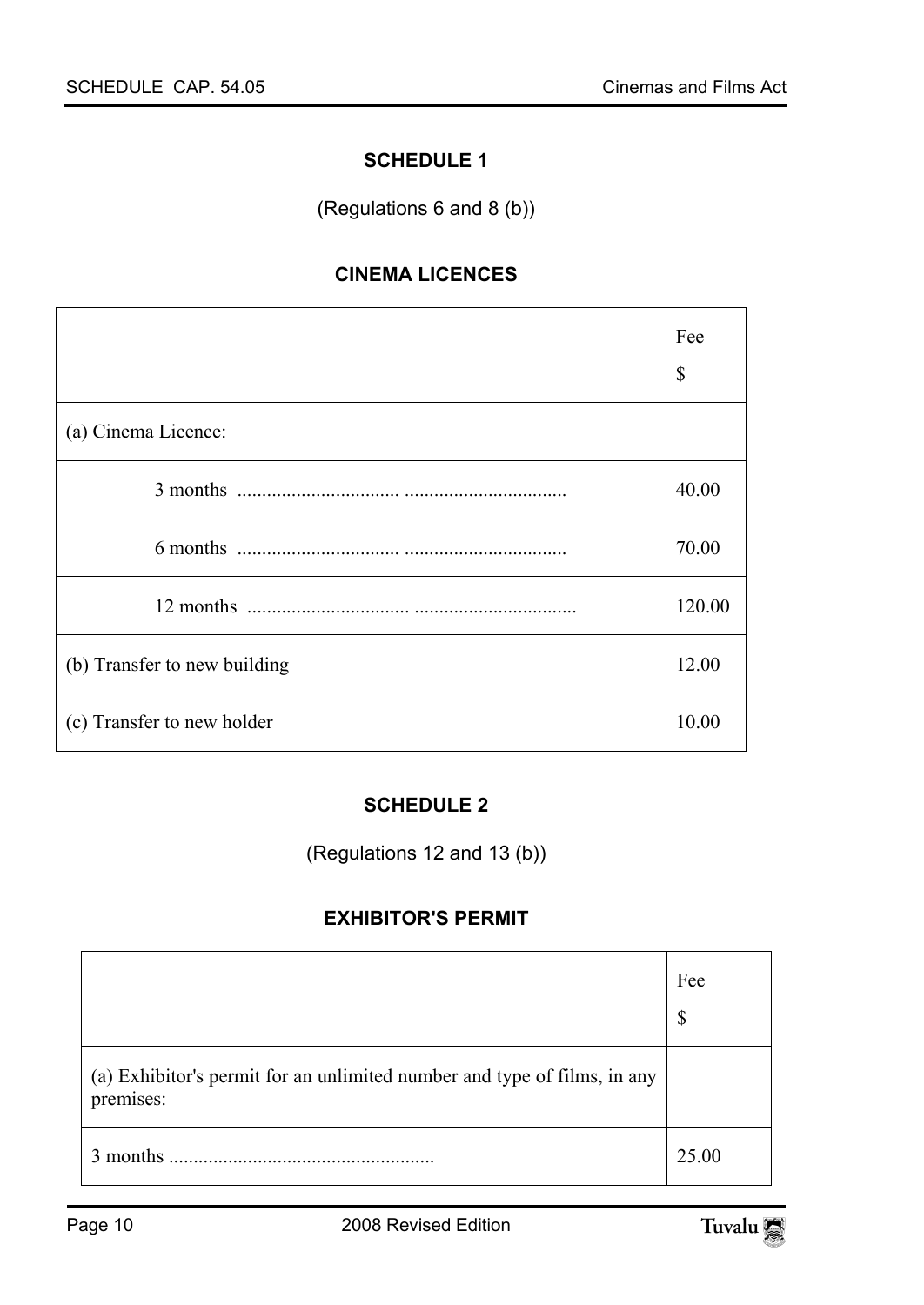|                                                                                     | 40.00 |
|-------------------------------------------------------------------------------------|-------|
|                                                                                     | 80.00 |
| (b) Exhibitor's permit for educational or religious films only, in any<br>premises: |       |
|                                                                                     | Free  |
| (c) Exhibitor's permit for a single film in named premises                          |       |
|                                                                                     |       |
|                                                                                     |       |

## <span id="page-10-1"></span><span id="page-10-0"></span>**SCHEDULE 3**

## (Regulation 16 (a))

#### **CENSORSHIP CERTIFICATE**

| Fee<br>¢ |
|----------|
| 3.00     |

#### <span id="page-10-2"></span>**SCHEDULE 4**

(Regulation 17)

FORM OF MAXIMUM CHARGE ORDER

## CINEMAS AND FILMS ACT